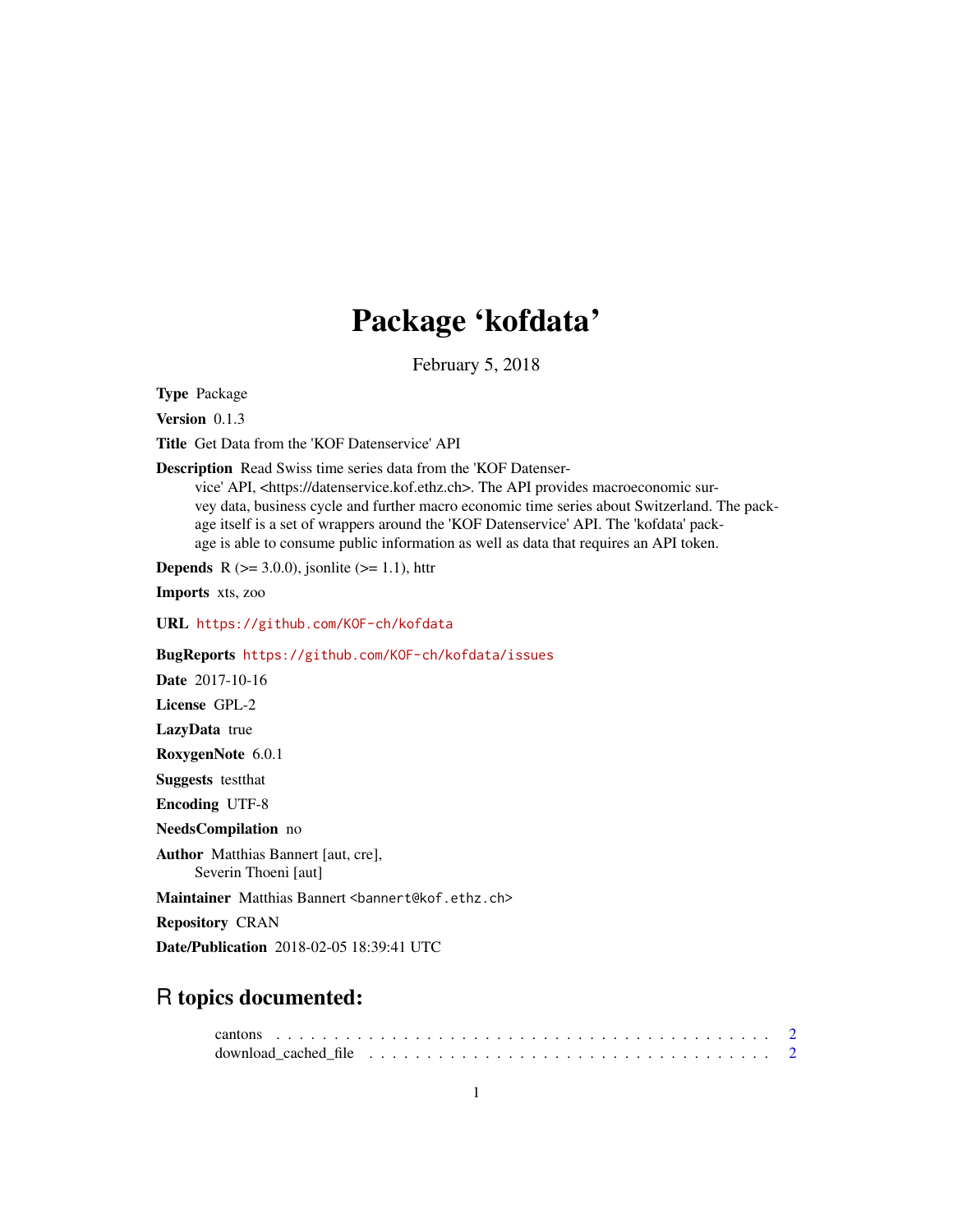<span id="page-1-0"></span>

|       | $list\_public\_keys \dots \dots \dots \dots \dots \dots \dots \dots \dots \dots \dots \dots \dots \dots \dots \dots \dots \dots$ |  |  |  |  |  |  |  |  |  |  |  |  |  |  |  |   |
|-------|----------------------------------------------------------------------------------------------------------------------------------|--|--|--|--|--|--|--|--|--|--|--|--|--|--|--|---|
|       |                                                                                                                                  |  |  |  |  |  |  |  |  |  |  |  |  |  |  |  |   |
|       |                                                                                                                                  |  |  |  |  |  |  |  |  |  |  |  |  |  |  |  |   |
| Index |                                                                                                                                  |  |  |  |  |  |  |  |  |  |  |  |  |  |  |  | 9 |

cantons *Vector of Swiss cantons*

#### Description

Vector of Swiss cantons

#### Usage

 $cantons(full = F)$ 

#### Arguments

full logical full names or two letter classification. defaults to FALSE.

download\_cached\_file *get\_dataset*

#### Description

Download a predefined set of time series.

#### Usage

```
download_cached_file(username, api_key, file_to_download, target = NULL)
```
#### Arguments

| username         | Your dataservice user name                                                                                     |
|------------------|----------------------------------------------------------------------------------------------------------------|
| api_kev          | Your API key                                                                                                   |
| file_to_download |                                                                                                                |
|                  | The name of the file to retrieve.                                                                              |
| target           | Path to the location, at which to store the file. If NULL, the file will be saved to<br>the working directory. |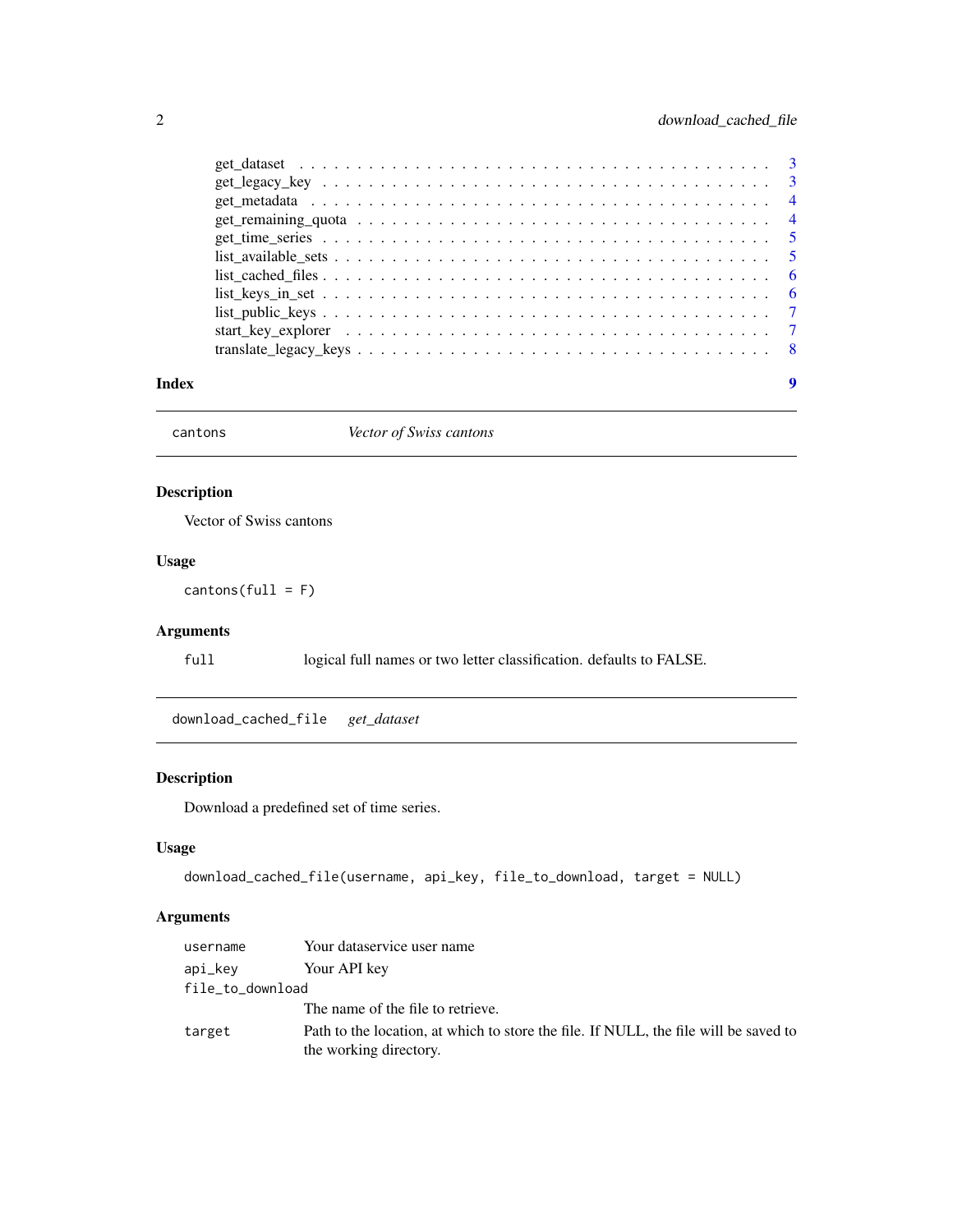#### <span id="page-2-0"></span>get\_dataset 3

#### Examples

```
f <- download_cached_file("kofdatapkg", "313984fcd9f343d3961891319b0ed321",
"empty.txt",file.path(tempdir(),"empty.txt"))
```
get\_dataset *Download Pre-Defined Dataset*

#### Description

Download a predefined set of time series.

#### Usage

```
get_dataset(set_name, api_key = NULL, show_progress = FALSE)
```
#### Arguments

| set_name      | The name of the set you wish to download. For a list of available sets, go to<br><b>TODO1</b>             |
|---------------|-----------------------------------------------------------------------------------------------------------|
| api_kev       | Your API key. This is only needed if accessing non-public time series. Defaults<br>to NULL (public data). |
| show_progress | If set to true, shows a progress bar of the data being downloaded.                                        |

#### Examples

get\_dataset("ds\_kmi\_mixed\_freq",show\_progress = TRUE)

get\_legacy\_key *Get a Former Time Series Identifier from KOF Database*

#### Description

Get legacy keys given new time series keys. Note that not all records need to have a legacy key because there are more new keys than old keys.

#### Usage

get\_legacy\_key(ts\_keys)

#### Arguments

ts\_keys A vector of time series keys

#### Value

A named list of legacy keys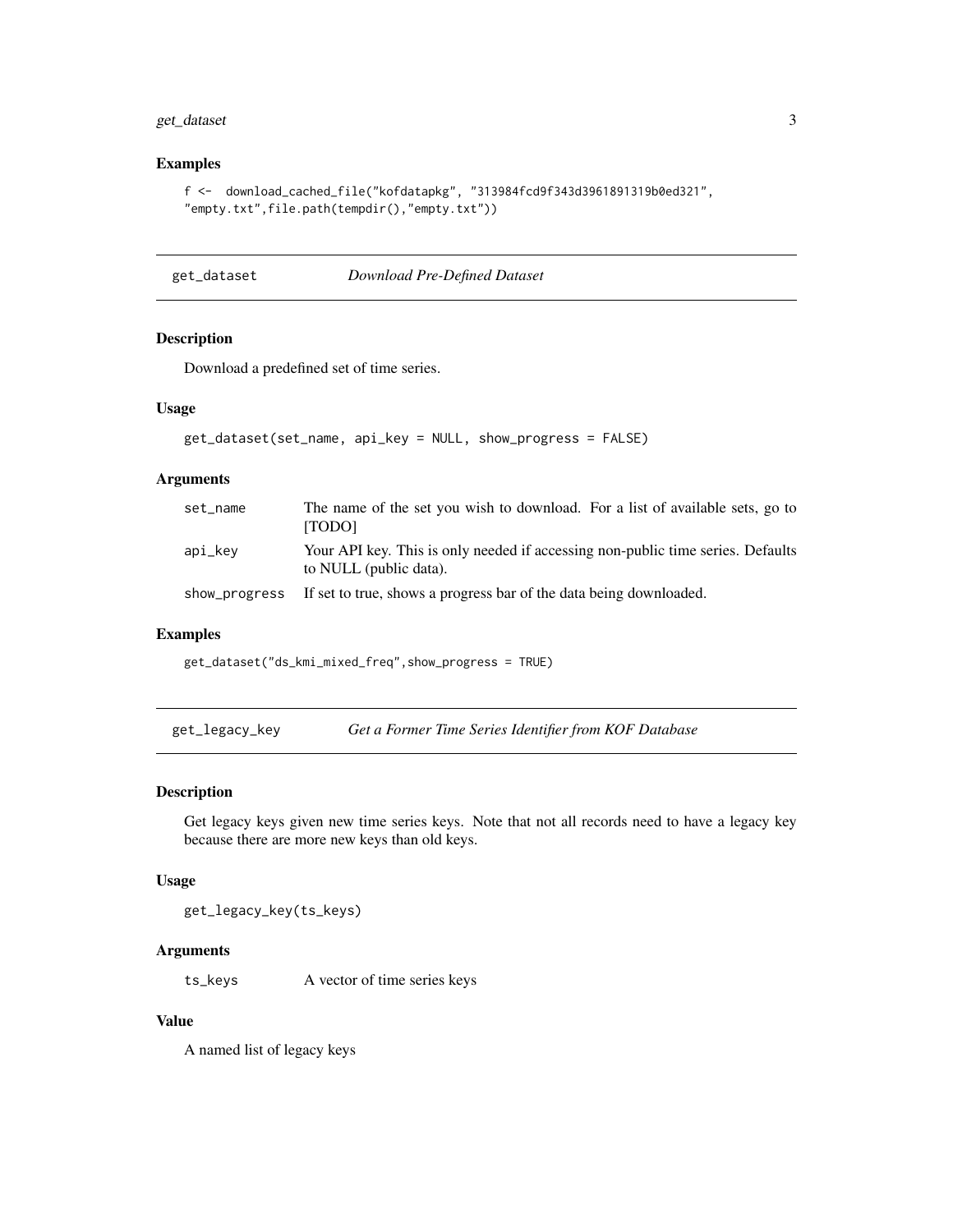#### Examples

get\_legacy\_key("ch.kof.inu.run1.ng08.fx.q\_ql\_ass\_bs.balance")

get\_metadata *Get Localized Meta Information*

#### Description

Download metadata given a time series key.

#### Usage

```
get_metadata(ts_keys, locale = c("en", "de", "fr", "it"))
```
#### Arguments

| ts_keys | A vector of time series keys.                                                                                                                                    |
|---------|------------------------------------------------------------------------------------------------------------------------------------------------------------------|
| locale  | character ISO-2-digit language of requested metadata. Meta data are for survey<br>related typically available in English, German, French and Italian. Non survey |
|         | data are not provided with meta information, yet.                                                                                                                |

#### Value

A named list of lists containing metadata.

#### Examples

get\_metadata("ch.kof.inu.run1.ng08.fx.q\_ql\_ass\_bs.balance","en")

get\_remaining\_quota *Check Remaining Quota*

#### Description

Query the API for the number of time series downloads remaining in the current month.

#### Usage

get\_remaining\_quota(api\_key)

#### Arguments

api\_key Your API key

#### Examples

get\_remaining\_quota("313984fcd9f343d3961891319b0ed321")

<span id="page-3-0"></span>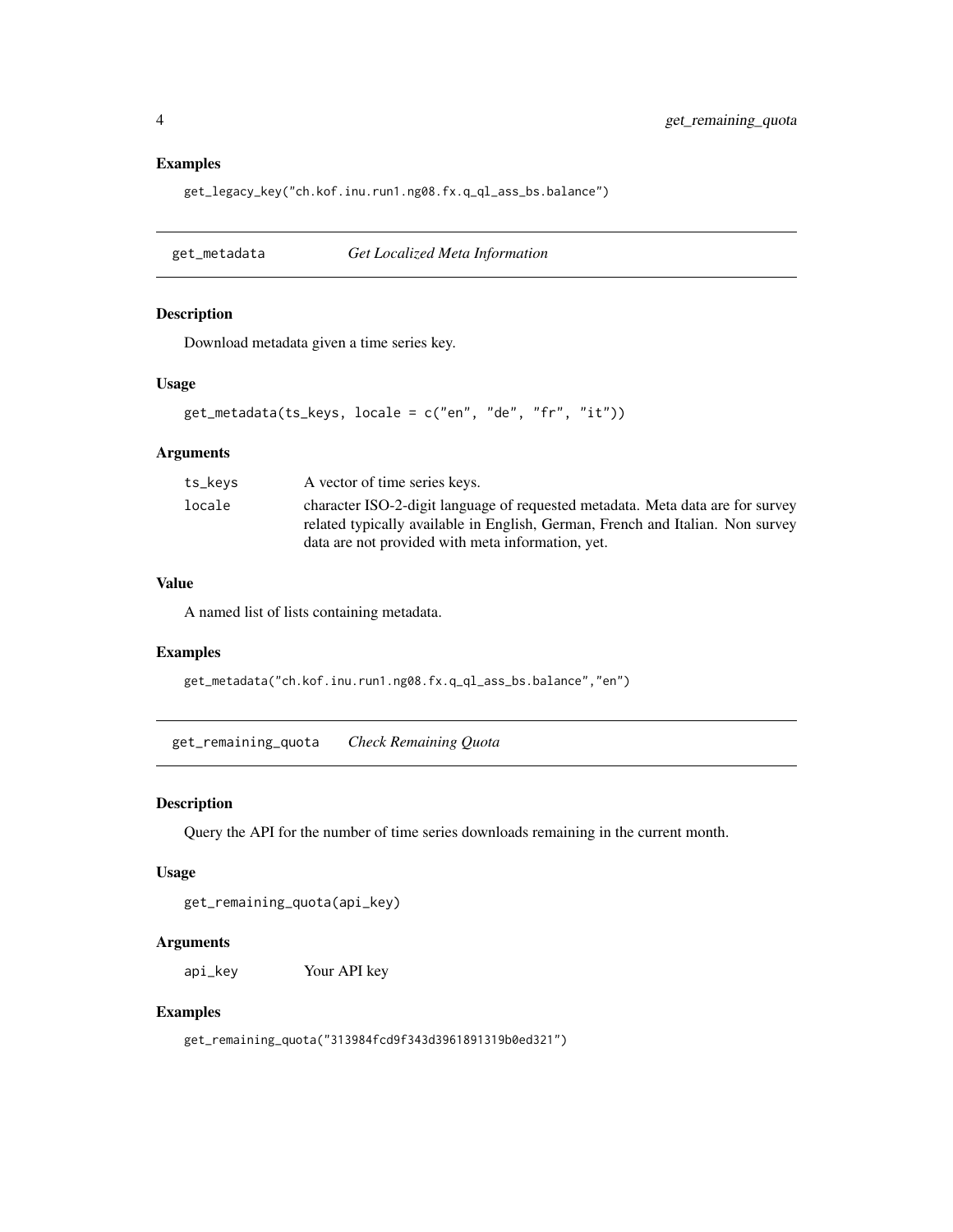<span id="page-4-0"></span>get\_time\_series *Get Time Series form KOF Datenservice API*

#### Description

Download time series data from the KOF web API. To explore the available data and find the keys to series you are interested in, run [start\\_key\\_explorer](#page-6-1).

#### Usage

```
get_time_series(ts_keys, api_key = NULL, show_progress = FALSE)
```
#### Arguments

| ts_keys | A vector of timeseries keys                                                      |
|---------|----------------------------------------------------------------------------------|
| api_key | Your API key. This is only needed if accessing non-public time series.           |
|         | show_progress If set to true, shows a progress bar of the data being downloaded. |

#### Examples

get\_time\_series("kofbarometer")

list\_available\_sets *List Available Set Names and Their Description*

#### Description

Sets are pre-defined lists of time series. Sets are the convenient alternative to concatenating many series in an URL.

#### Usage

```
list_available_sets()
```
#### Value

A data frame with the names, descriptions and public availability of datasets. These sets can be downloaded via get\_dataset.

#### Examples

list\_available\_sets()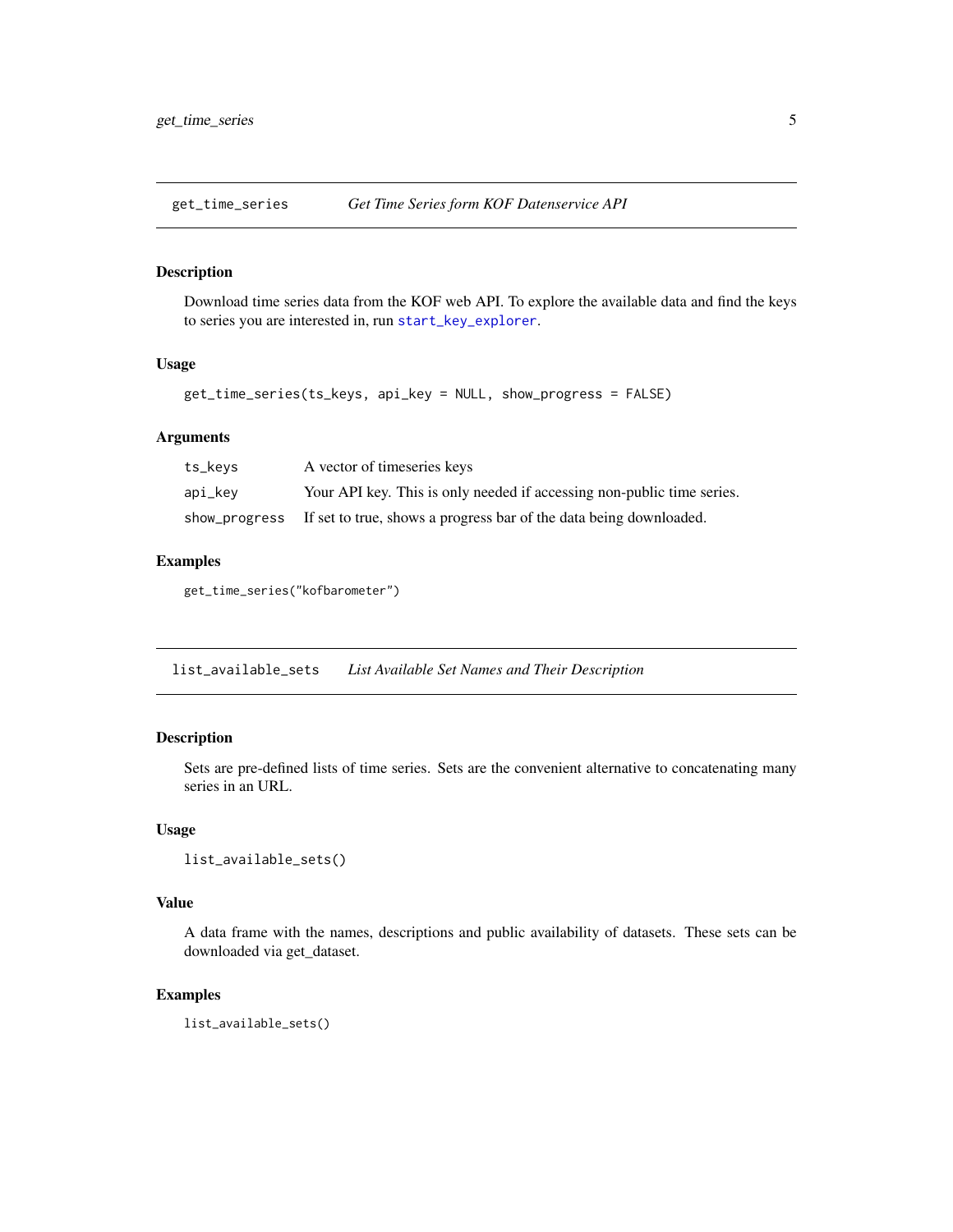<span id="page-5-0"></span>list\_cached\_files *Show Cached Files of Specific User*

#### Description

Some users get individually composed, cached files. If you ordered such a service you can list all files available to you.

#### Usage

list\_cached\_files(username, api\_key)

#### Arguments

| username | Your dataservice user name |
|----------|----------------------------|
| api_key  | Your API key               |

#### Examples

```
available_files <- list_cached_files("kofdatapkg",
"313984fcd9f343d3961891319b0ed321")
available_files
```
list\_keys\_in\_set *List All Keys in a Set*

#### Description

List the keys of all time series in a set. To learn more about specific keys, use get\_metadata.

#### Usage

```
list_keys_in_set(setname)
```
#### Arguments

```
setname The name of the set
```
#### Value

If a single set name is provided, a vector of time series keys. If multiple set names are provided, a list of vectors of time series keys.

#### Examples

list\_keys\_in\_set("ds\_kmi\_mixed\_freq")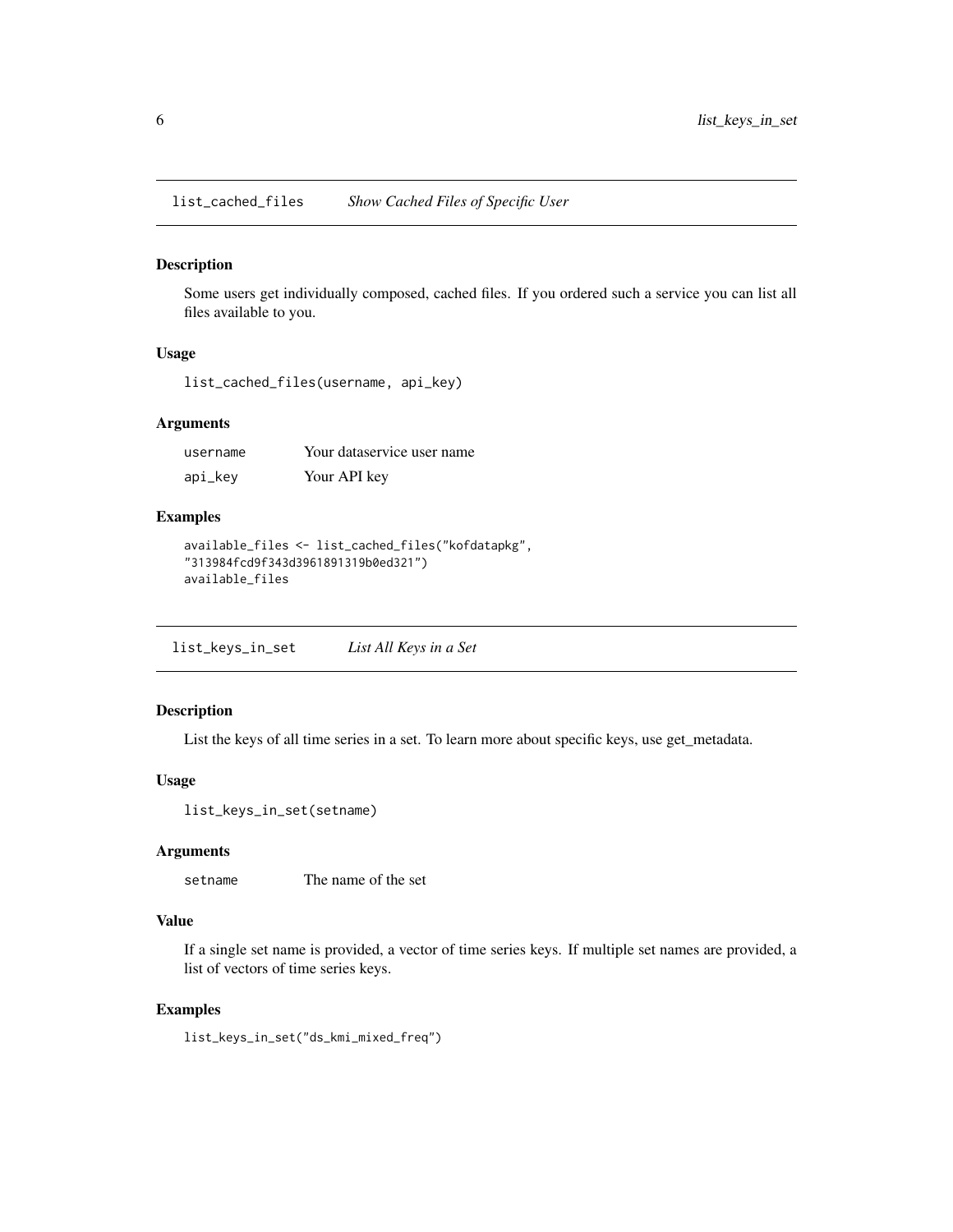<span id="page-6-0"></span>list\_public\_keys *List Keys for All Publicly Available Time Series*

#### Description

List Keys for All Publicly Available Time Series

#### Usage

list\_public\_keys()

#### Value

An array of all public time series keys.

#### Examples

list\_public\_keys()

<span id="page-6-1"></span>start\_key\_explorer *Start the KOF Key Explorer*

#### Description

Opens the key explorer page in your browser. The key explorer is a web application designed to help you quickly find the identifying keys for the time series you are interested in.

#### Usage

start\_key\_explorer()

#### Examples

start\_key\_explorer()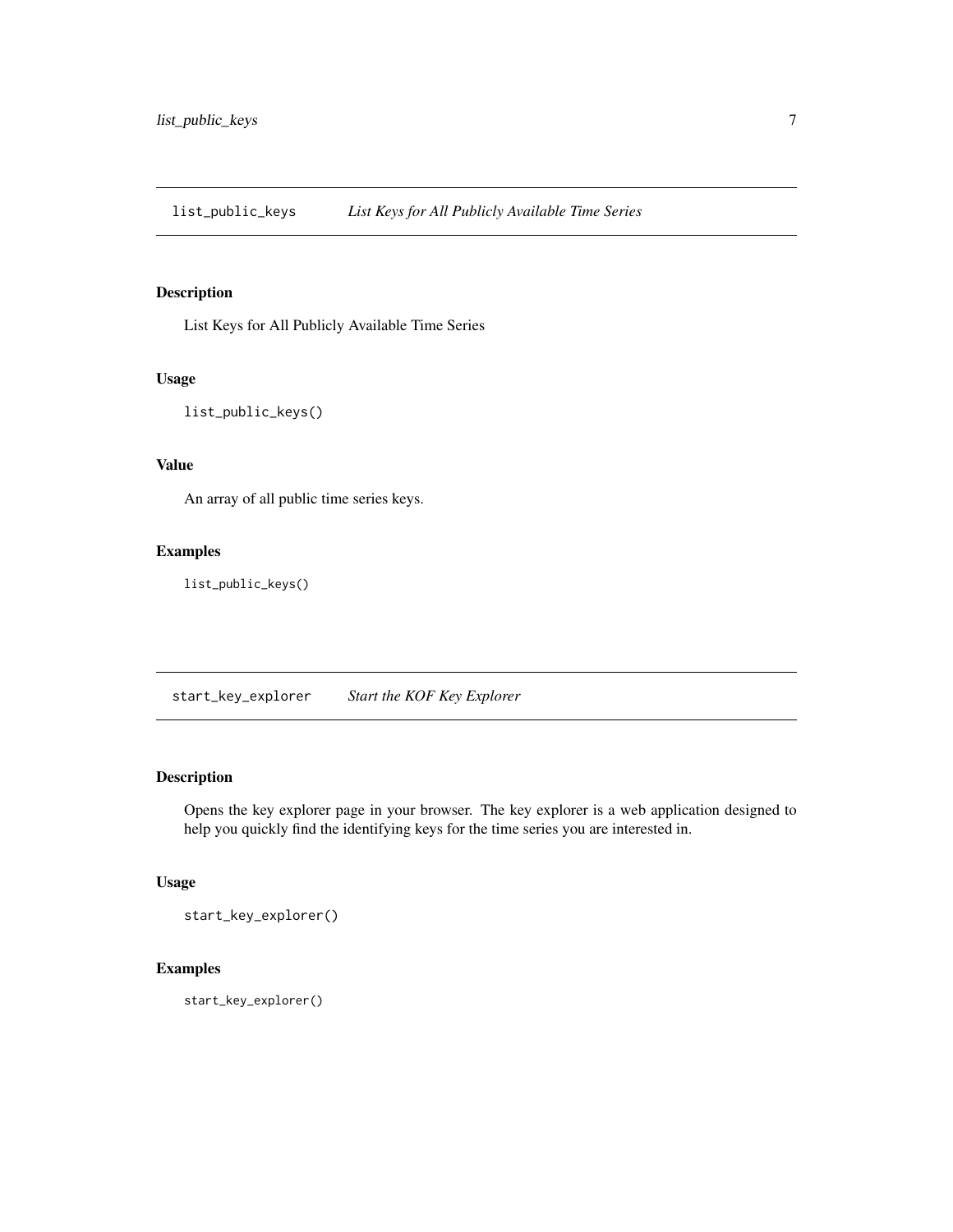<span id="page-7-0"></span>translate\_legacy\_keys *translate\_legacy\_keys*

#### Description

Gives ts\_keys for the given legacy keys. Since there is no one to one mapping from old to new keys, it is possible that multiple new keys are returned for an old key. Note: Not all possible new keys are returned. The keys returned by this function should serve as a starting point to find the specific new keys that are needed. For the key explorer to find the exact keys, see [start\\_key\\_explorer](#page-6-1).

#### Usage

```
translate_legacy_keys(legacy_keys, chunksize = 100)
```
#### Arguments

| legacy_keys | A vector of legacy keys for which to find new keys                 |
|-------------|--------------------------------------------------------------------|
| chunksize   | integer to set chunksize in order to avoid URLs that are too long. |

#### Value

A list of vectors of new ts\_keys